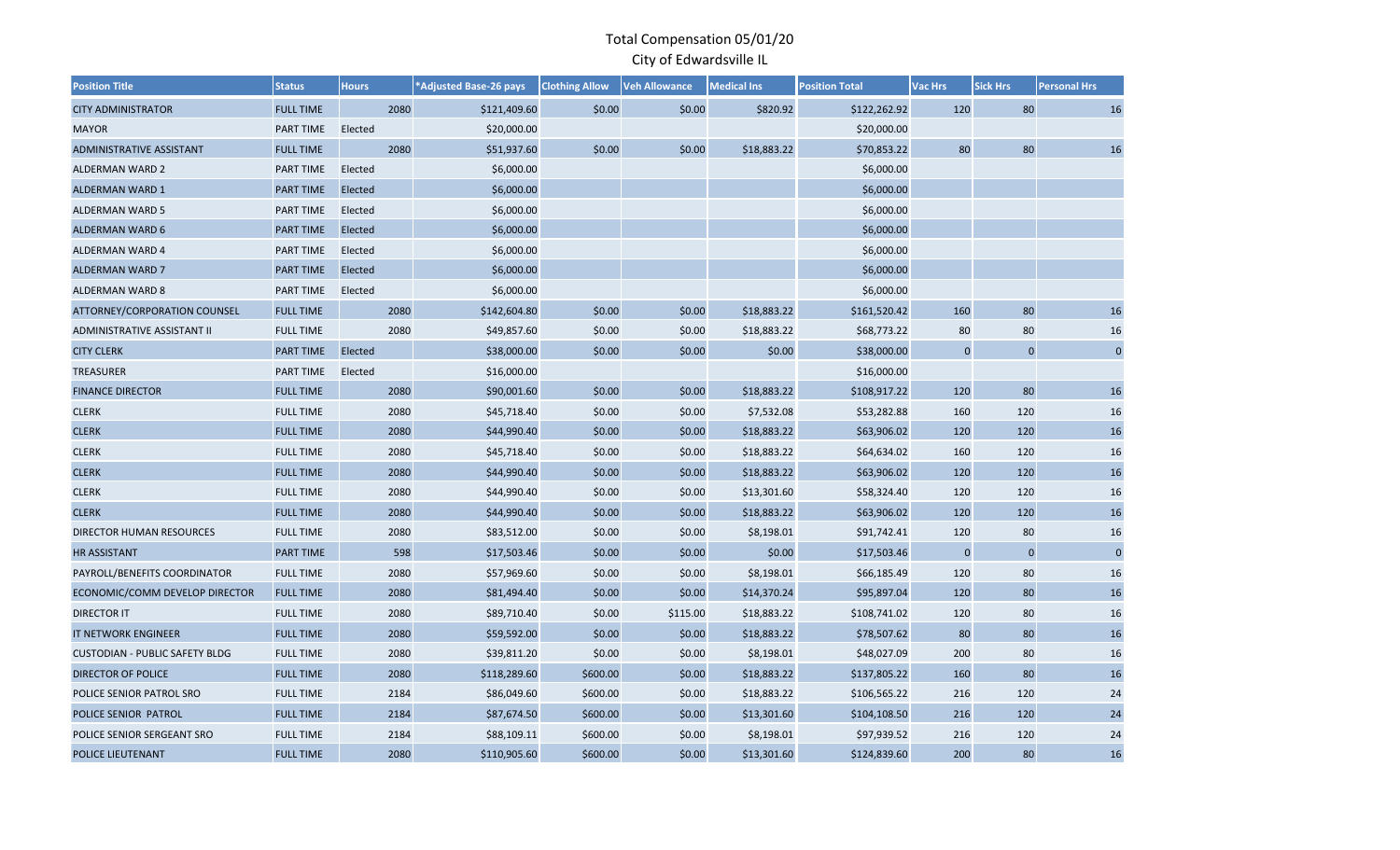| POLICE SENIOR PATROL SRO                        | <b>FULL TIME</b> | 2184 | \$87,674.50  | \$600.00   | \$0.00 | \$8,198.01  | \$99,990.39  | 216 | 120 | 24 |
|-------------------------------------------------|------------------|------|--------------|------------|--------|-------------|--------------|-----|-----|----|
| POLICE SENIOR PATROL DARE                       | <b>FULL TIME</b> | 2184 | \$84,426.89  | \$600.00   | \$0.00 | \$18,883.22 | \$104,942.51 | 168 | 120 | 24 |
| POLICE PATROL                                   | <b>FULL TIME</b> | 2184 | \$78,078.00  | \$600.00   | \$0.00 | \$18,883.22 | \$98,593.62  | 84  | 120 | 24 |
| POLICE SENIOR PATROL INVESTIGATIONS             | <b>FULL TIME</b> | 2184 | \$84,426.89  | \$1,250.00 | \$0.00 | \$13,301.60 | \$100,010.89 | 168 | 120 | 24 |
| POLICE SENIOR PATROL                            | <b>FULL TIME</b> | 2184 | \$86,049.60  | \$600.00   | \$0.00 | \$18,883.22 | \$106,565.22 | 216 | 120 | 24 |
| <b>POLICE MAJOR</b>                             | <b>FULL TIME</b> | 2080 | \$113,609.60 | \$600.00   | \$0.00 | \$18,883.22 | \$133,125.22 | 200 | 80  | 16 |
| POLICE SENIOR PATROL INVESTIGATIONS             | <b>FULL TIME</b> | 2184 | \$84,426.89  | \$1,250.00 | \$0.00 | \$8,198.01  | \$94,907.30  | 168 | 120 | 24 |
| POLICE SENIOR PATROL                            | <b>FULL TIME</b> | 2184 | \$87,665.76  | \$600.00   | \$0.00 | \$17,175.68 | \$105,473.84 | 216 | 120 | 24 |
| POLICE SENIOR PATROL SRO                        | <b>FULL TIME</b> | 2184 | \$87,674.50  | \$600.00   | \$0.00 | \$13,301.60 | \$104,108.50 | 216 | 120 | 24 |
| POLICE SENIOR SERGEANT                          | <b>FULL TIME</b> | 2184 | \$96,447.62  | \$600.00   | \$0.00 | \$18,883.22 | \$116,963.24 | 216 | 120 | 24 |
| POLICE PATROL                                   | <b>FULL TIME</b> | 2184 | \$78,078.00  | \$600.00   | \$0.00 | \$8,198.01  | \$87,893.89  | 84  | 120 | 24 |
| POLICE PATROL                                   | <b>FULL TIME</b> | 2184 | \$78,078.00  | \$600.00   | \$0.00 | \$13,301.60 | \$93,012.00  | 84  | 120 | 24 |
| <b>POLICE PATROL</b>                            | <b>FULL TIME</b> | 2184 | \$78,078.00  | \$600.00   | \$0.00 | \$13,301.60 | \$93,012.00  | 84  | 120 | 24 |
| <b>POLICE PATROL</b>                            | <b>FULL TIME</b> | 2184 | \$80,421.43  | \$600.00   | \$0.00 | \$18,883.22 | \$100,937.05 | 132 | 120 | 24 |
| POLICE PATROL                                   | <b>FULL TIME</b> | 2184 | \$80,421.43  | \$600.00   | \$0.00 | \$14,370.24 | \$96,424.07  | 132 | 120 | 24 |
| POLICE SENIOR PATROL DARE                       | <b>FULL TIME</b> | 2184 | \$84,426.89  | \$600.00   | \$0.00 | \$13,301.60 | \$99,360.89  | 168 | 120 | 24 |
| POLICE SENIOR SERGEANT INVESTIGATIONS FULL TIME |                  | 2184 | \$94,661.11  | \$1,250.00 | \$0.00 | \$8,198.01  | \$105,141.52 | 168 | 120 | 24 |
| POLICE LIEUTENANT                               | <b>FULL TIME</b> | 2080 | \$110,905.60 | \$600.00   | \$0.00 | \$18,883.22 | \$130,421.22 | 200 | 80  | 16 |
| POLICE SENIOR PATROL INVESTIGATIONS             | <b>FULL TIME</b> | 2184 | \$84,426.89  | \$1,250.00 | \$0.00 | \$18,883.22 | \$105,592.51 | 132 | 120 | 24 |
| POLICE SENIOR PATROL                            | <b>FULL TIME</b> | 2184 | \$89,297.21  | \$600.00   | \$0.00 | \$13,301.60 | \$108,231.21 | 216 | 120 | 24 |
| POLICE LIEUTENANT                               | <b>FULL TIME</b> | 2080 | \$110,905.60 | \$600.00   | \$0.00 | \$18,883.22 | \$130,421.22 | 200 | 80  | 24 |
| POLICE SENIOR PATROL                            | <b>FULL TIME</b> | 2184 | \$84,426.89  | \$600.00   | \$0.00 | \$13,301.60 | \$98,360.89  | 168 | 120 | 24 |
| POLICE SENIOR PATROL                            | <b>FULL TIME</b> | 2184 | \$84,426.89  | \$600.00   | \$0.00 | \$8,198.01  | \$93,257.30  | 168 | 120 | 24 |
| <b>POLICE PATROL</b>                            | <b>FULL TIME</b> | 2184 | \$80,421.43  | \$600.00   | \$0.00 | \$14,370.24 | \$96,424.07  | 132 | 120 | 24 |
| POLICE PATROL                                   | <b>FULL TIME</b> | 2184 | \$80,421.43  | \$600.00   | \$0.00 | \$8,198.01  | \$89,251.84  | 132 | 120 | 24 |
| POLICE PATROL                                   | <b>FULL TIME</b> | 2184 | \$80,421.43  | \$600.00   | \$0.00 | \$18,883.22 | \$100,937.05 | 132 | 120 | 24 |
| POLICE PATROL                                   | <b>FULL TIME</b> | 2184 | \$78,078.00  | \$600.00   | \$0.00 | \$18,883.22 | \$98,593.62  | 84  | 120 | 24 |
| POLICE PATROL                                   | <b>FULL TIME</b> | 2184 | \$78,078.00  | \$600.00   | \$0.00 | \$18,883.22 | \$98,593.62  | 84  | 120 | 24 |
| POLICE SENIOR SERGEANT                          | <b>FULL TIME</b> | 2184 | \$92,876.78  | \$600.00   | \$0.00 | \$18,883.22 | \$113,392.40 | 168 | 120 | 24 |
| POLICE SENIOR PATROL DARE                       | <b>FULL TIME</b> | 2184 | \$87,608.98  | \$600.00   | \$0.00 | \$13,301.60 | \$102,542.98 | 216 | 120 | 24 |
| POLICE SENIOR PATROL                            | <b>FULL TIME</b> | 2184 | \$89,297.21  | \$600.00   | \$0.00 | \$8,198.01  | \$100,627.62 | 216 | 120 | 24 |
| POLICE SENIOR PATROL                            | <b>FULL TIME</b> | 2184 | \$84,426.89  | \$600.00   | \$0.00 | \$18,883.22 | \$103,942.51 | 168 | 120 | 24 |
| POLICE SENIOR SERGEANT                          | <b>FULL TIME</b> | 2184 | \$96,447.62  | \$600.00   | \$0.00 | \$13,301.30 | \$111,381.32 | 216 | 120 | 24 |
| <b>POLICE PATROL</b>                            | <b>FULL TIME</b> | 2184 | \$78,078.00  | \$600.00   | \$0.00 | \$14,370.24 | \$94,080.64  | 84  | 120 | 24 |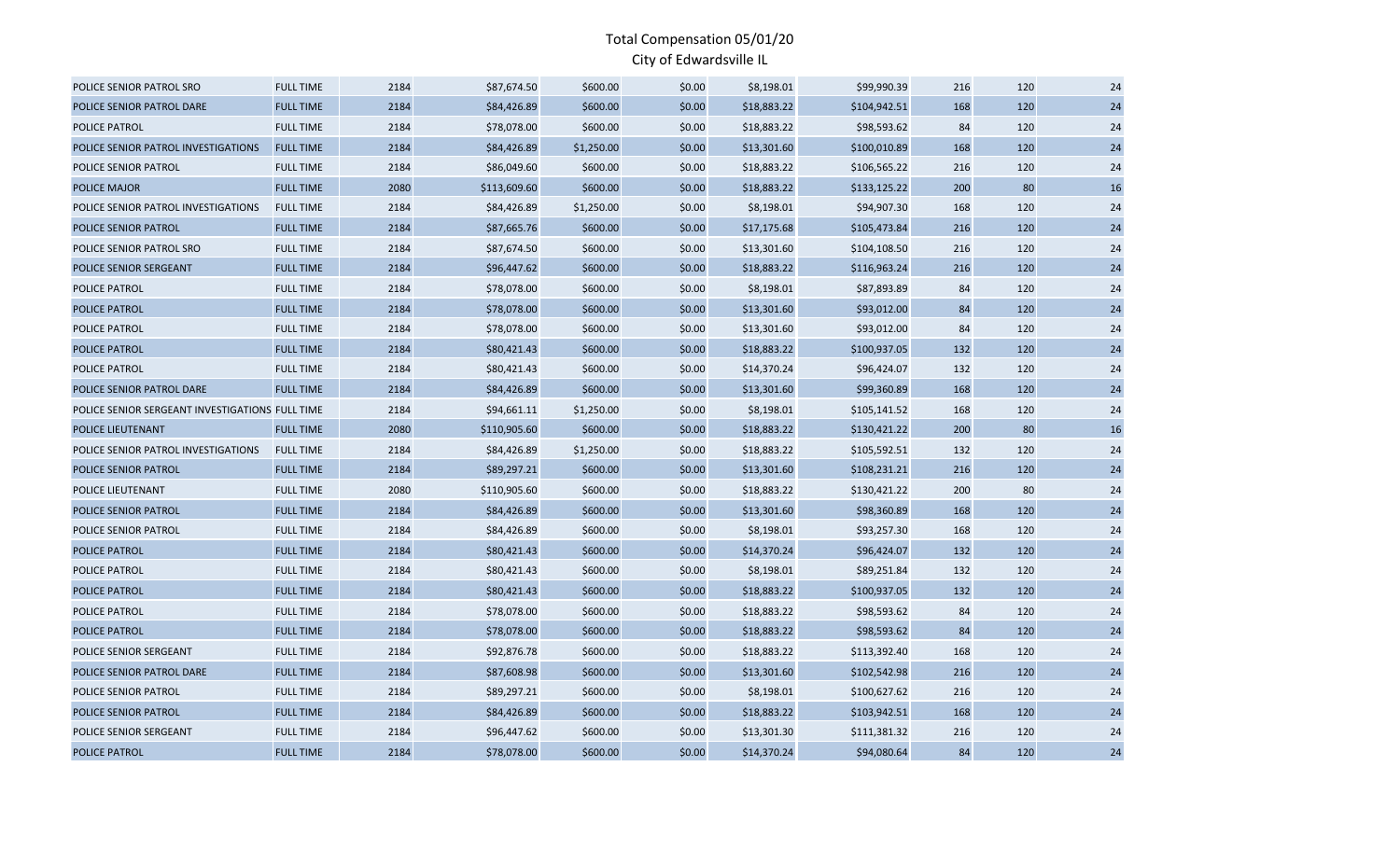| <b>POLICE PATROL</b>             | <b>FULL TIME</b> | 2184 | \$78,078.00  | \$600.00 | \$0.00 | \$18,883.22 | \$98,593.62  | 84             | 120         | 24          |
|----------------------------------|------------------|------|--------------|----------|--------|-------------|--------------|----------------|-------------|-------------|
| POLICE PATROL                    | <b>FULL TIME</b> | 2184 | \$78,078.00  | \$600.00 | \$0.00 | \$18,883.22 | \$98,593.62  | 84             | 120         | 24          |
| POLICE PATROL                    | <b>FULL TIME</b> | 2184 | \$78,078.00  | \$600.00 | \$0.00 | \$8,198.01  | \$87,893.89  | 84             | 120         | 24          |
| POLICE SENIOR SERGEANT           | <b>FULL TIME</b> | 2184 | \$96,447.62  | \$600.00 | \$0.00 | \$8,198.01  | \$108,778.03 | 216            | 120         | 24          |
| POLICE SENIOR PATROL             | <b>FULL TIME</b> | 2184 | \$89,297.21  | \$600.00 | \$0.00 | \$18,883.22 | \$112,312.83 | 216            | 120         | 24          |
| POLICE PATROL                    | <b>FULL TIME</b> | 2184 | \$78,078.00  | \$600.00 | \$0.00 | \$8,198.01  | \$87,893.89  | 84             | 120         | 24          |
| POLICE PATROL                    | <b>FULL TIME</b> | 2184 | \$78,078.00  | \$600.00 | \$0.00 | \$8,198.01  | \$87,893.89  | 84             | 120         | 24          |
| <b>RECORDS MANAGER</b>           | <b>FULL TIME</b> | 2080 | \$51,376.00  | \$625.00 | \$0.00 | \$14,370.24 | \$66,403.64  | 120            | 80          | 16          |
| <b>SCHOOL CROSSING GUARD</b>     | PART TIME        | 275  | \$4,141.50   | \$0.00   | \$0.00 | \$0.00      | \$4,141.50   | $\mathbf 0$    | $\mathbf 0$ | $\mathbf 0$ |
| <b>SCHOOL CROSSING GUARD</b>     | PART TIME        | 520  | \$7,560.80   | \$0.00   | \$0.00 | \$0.00      | \$7,560.80   | $\overline{0}$ | $\Omega$    | $\mathbf 0$ |
| TELECOMMUNICATOR                 | <b>FULL TIME</b> | 2080 | \$55,082.56  | \$625.00 | \$0.00 | \$14,370.24 | \$70,110.20  | 132            | 120         | 24          |
| <b>TELECOMMUNICATOR</b>          | <b>FULL TIME</b> | 2080 | \$56,505.28  | \$625.00 | \$0.00 | \$18,883.22 | \$76,045.90  | 84             | 120         | 24          |
| <b>TELECOMMUNICATOR</b>          | <b>FULL TIME</b> | 2080 | \$55,120.00  | \$625.00 | \$0.00 | \$18,883.22 | \$74,660.62  | 84             | 120         | 24          |
| <b>T-COMM SUPERVISOR</b>         | <b>FULL TIME</b> | 2080 | \$64,430.08  | \$625.00 | \$0.00 | \$8,198.01  | \$73,270.97  | 168            | 120         | 24          |
| TELECOMMUNICATOR                 | <b>FULL TIME</b> | 2080 | \$54,683.20  | \$625.00 | \$0.00 | \$8,198.01  | \$63,538.61  | 84             | 120         | 24          |
| <b>SCHOOL CROSSING GUARD</b>     | PART TIME        | 780  | \$11,458.20  | \$0.00   | \$0.00 | \$0.00      | \$11,458.20  | $\mathbf 0$    | $\pmb{0}$   | $\mathbf 0$ |
| OFFICE ASSISTANT 1-RECORDS       | <b>FULL TIME</b> | 2080 | \$40,352.00  | \$625.00 | \$0.00 | \$18,883.22 | \$59,892.62  | 80             | 80          | 16          |
| <b>SCHOOL CROSSING GUARD</b>     | <b>PART TIME</b> | 780  | \$11,458.20  | \$0.00   | \$0.00 | \$0.00      | \$11,458.20  | $\mathbf 0$    | $\mathbf 0$ | $\mathbf 0$ |
| <b>TELECOMMUNICATOR</b>          | <b>FULL TIME</b> | 2080 | \$55,290.56  | \$625.00 | \$0.00 | \$13,301.60 | \$69,249.56  | 84             | 120         | 24          |
| <b>COMMUNITY SERVICE OFFICER</b> | <b>FULL TIME</b> | 2080 | \$47,652.80  | \$600.00 | \$0.00 | \$8,198.01  | \$56,483.21  | 160            | 120         | 16          |
| TELECOMMUNICATOR                 | <b>FULL TIME</b> | 2080 | \$60,049.60  | \$625.00 | \$0.00 | \$18,883.22 | \$79,590.22  | 216            | 120         | 24          |
| OFFICE ASSISTANT 1-RECORDS       | <b>FULL TIME</b> | 2080 | \$40,352.00  | \$625.00 | \$0.00 | \$14,370.24 | \$55,379.64  | 80             | 80          | 16          |
| <b>TELECOMMUNICATOR</b>          | <b>FULL TIME</b> | 2080 | \$55,348.80  | \$625.00 | \$0.00 | \$8,198.01  | \$64,204.21  | 84             | 120         | 24          |
| <b>COMMUNITY SERVICE OFFICER</b> | <b>FULL TIME</b> | 2080 | \$48,588.80  | \$600.00 | \$0.00 | \$8,198.01  | \$57,419.21  | 200            | 120         | 16          |
| ADMINISTRATIVE ASSISTANT II      | <b>FULL TIME</b> | 2080 | \$51,147.20  | \$625.00 | \$0.00 | \$8,198.01  | \$59,988.09  | 160            | 80          | 16          |
| <b>COMMUNITY SERVICE OFFICER</b> | <b>FULL TIME</b> | 2080 | \$46,404.80  | \$600.00 | \$0.00 | \$18,883.22 | \$65,920.42  | 80             | 80          | 16          |
| FIRE CHIEF                       | <b>FULL TIME</b> | 2080 | \$111,425.60 | \$850.00 | \$0.00 | \$18,883.22 | \$131,191.22 | 200            | 80          | 16          |
| <b>FIREFIGHTER</b>               | <b>FULL TIME</b> | 2727 | \$77,771.31  | \$850.00 | \$0.00 | \$18,883.22 | \$104,381.49 | 144            | 240         | 48          |
| <b>FIREFIGHTER CAPTAIN</b>       | <b>FULL TIME</b> | 2727 | \$96,871.22  | \$850.00 | \$0.00 | \$13,301.60 | \$119,580.74 | 360            | 240         | 48          |
| <b>FIREFIGHTER</b>               | <b>FULL TIME</b> | 2727 | \$80,563.76  | \$850.00 | \$0.00 | \$18,883.22 | \$107,419.70 | 216            | 240         | 48          |
| <b>FIREFIGHTER</b>               | <b>FULL TIME</b> | 2727 | \$81,657.29  | \$850.00 | \$0.00 | \$18,883.22 | \$108,609.47 | 288            | 240         | 48          |
| <b>FIREFIGHTER</b>               | <b>FULL TIME</b> | 2727 | \$79,186.63  | \$850.00 | \$0.00 | \$18,883.22 | \$105,921.37 | 216            | 240         | 48          |
| <b>FIREFIGHTER</b>               | <b>FULL TIME</b> | 2727 | \$75,854.23  | \$850.00 | \$0.00 | \$18,883.22 | \$102,295.69 | 144            | 240         | 48          |
| <b>FIREFIGHTER LIEUTENANT</b>    | <b>FULL TIME</b> | 2727 | \$88,480.24  | \$850.00 | \$0.00 | \$18,883.22 | \$116,032.90 | 360            | 240         | 48          |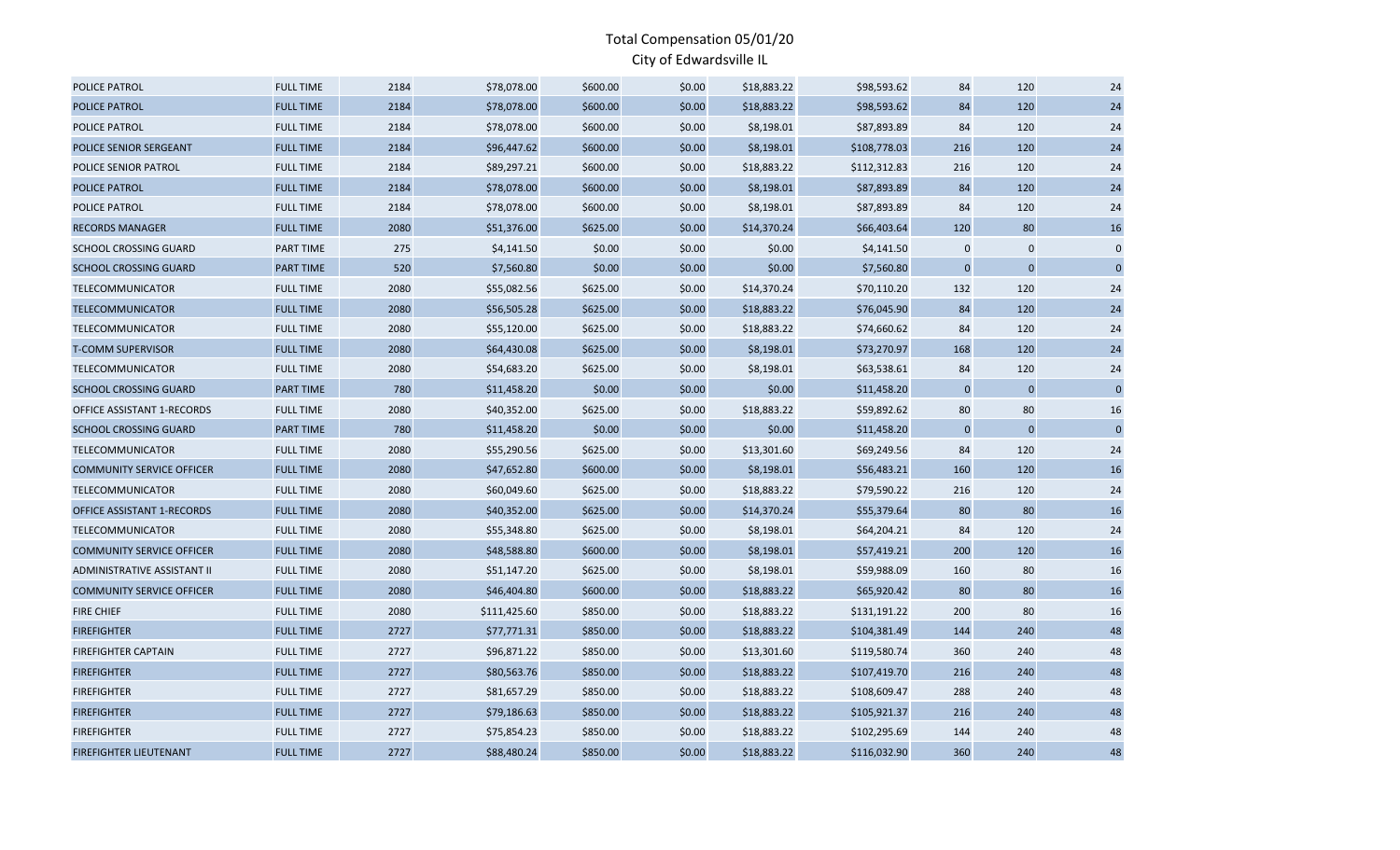| <b>FIREFIGHTER</b>            | <b>FULL TIME</b> | 2727 | \$80,359.24  | \$850.00 | \$0.00 | \$18,883.22 | \$107,197.18 | 288         | 240       | 48          |
|-------------------------------|------------------|------|--------------|----------|--------|-------------|--------------|-------------|-----------|-------------|
| <b>FIREFIGHTER</b>            | <b>FULL TIME</b> | 2727 | \$83,702.54  | \$850.00 | \$0.00 | \$18,883.23 | \$110,834.73 | 360         | 240       | 48          |
| <b>FIREFIGHTER LIEUTENANT</b> | <b>FULL TIME</b> | 2727 | \$87,899.39  | \$850.00 | \$0.00 | \$13,301.60 | \$109,819.31 | 360         | 240       | 48          |
| <b>FIREFIGHTER</b>            | <b>FULL TIME</b> | 2727 | \$85,221.48  | \$850.00 | \$0.00 | \$18,883.22 | \$112,487.34 | 360         | 240       | 48          |
| <b>FIREFIGHTER</b>            | <b>FULL TIME</b> | 2727 | \$80,694.66  | \$850.00 | \$0.00 | \$18,883.22 | \$107,562.12 | 216         | 240       | 48          |
| <b>FIREFIGHTER</b>            | <b>FULL TIME</b> | 2727 | \$82,658.10  | \$850.00 | \$0.00 | \$18,883.22 | \$109,698.36 | 288         | 240       | 48          |
| <b>FIREFIGHTER</b>            | <b>FULL TIME</b> | 2727 | \$78,714.86  | \$850.00 | \$0.00 | \$8,198.01  | \$94,722.87  | 144         | 240       | 48          |
| <b>FIREFIGHTER CAPTAIN</b>    | <b>FULL TIME</b> | 2727 | \$91,826.27  | \$850.00 | \$0.00 | \$8,198.01  | \$108,988.20 | 288         | 240       | 48          |
| <b>FIREFIGHTER</b>            | <b>FULL TIME</b> | 2727 | \$84,654.26  | \$850.00 | \$0.00 | \$18,883.22 | \$111,870.20 | 360         | 240       | 48          |
| <b>FIREFIGHTER</b>            | <b>FULL TIME</b> | 2727 | \$81,441.86  | \$850.00 | \$0.00 | \$18,883.22 | \$108,375.08 | 288         | 240       | 48          |
| <b>FIREFIGHTER CAPTAIN</b>    | <b>FULL TIME</b> | 2727 | \$95,916.77  | \$850.00 | \$0.00 | \$18,883.22 | \$124,123.91 | 360         | 240       | 48          |
| <b>FIREFIGHTER</b>            | <b>FULL TIME</b> | 2727 | \$75,979.67  | \$850.00 | \$0.00 | \$14,370.24 | \$97,919.19  | 144         | 240       | 48          |
| <b>FIREFIGHTER LIEUTENANT</b> | <b>FULL TIME</b> | 2727 | \$87,054.02  | \$850.00 | \$0.00 | \$18,883.22 | \$114,481.16 | 288         | 240       | 48          |
| <b>FIREFIGHTER</b>            | <b>FULL TIME</b> | 2727 | \$67,785.04  | \$850.00 | \$0.00 | \$8,198.01  | \$82,816.61  | 144         | 240       | 48          |
| <b>FIREFIGHTER</b>            | <b>FULL TIME</b> | 2727 | \$86,931.31  | \$850.00 | \$0.00 | \$13,301.60 | \$108,766.03 | 360         | 240       | 48          |
| <b>FIREFIGHTER</b>            | <b>FULL TIME</b> | 2727 | \$75,153.39  | \$850.00 | \$0.00 | \$8,198.01  | \$90,833.44  | 144         | 240       | 48          |
| OFFICE ASSISTANT II           | <b>FULL TIME</b> | 2080 | \$48,422.40  | \$850.00 | \$0.00 | \$14,370.24 | \$63,675.04  | 80          | 80        | 16          |
| <b>FIREFIGHTER</b>            | <b>FULL TIME</b> | 2727 | \$80,525.58  | \$850.00 | \$0.00 | \$13,301.60 | \$101,796.54 | 288         | 240       | 48          |
| <b>FIREFIGHTER</b>            | <b>FULL TIME</b> | 2727 | \$82,527.20  | \$850.00 | \$0.00 | \$18,883.22 | \$109,555.94 | 288         | 240       | 48          |
| <b>FIREFIGHTER</b>            | <b>FULL TIME</b> | 2727 | \$75,854.23  | \$850.00 | \$0.00 | \$8,198.01  | \$91,610.48  | 144         | 240       | 48          |
| <b>FIREFIGHTER</b>            | <b>FULL TIME</b> | 2727 | \$81,908.17  | \$850.00 | \$0.00 | \$18,883.22 | \$108,882.43 | 288         | 240       | 48          |
| <b>FIREFIGHTER</b>            | <b>FULL TIME</b> | 2727 | \$80,394.69  | \$850.00 | \$0.00 | \$18,883.22 | \$107,235.75 | 216         | 240       | 48          |
| <b>FIREFIGHTER</b>            | <b>FULL TIME</b> | 2727 | \$81,275.51  | \$850.00 | \$0.00 | \$18,883.22 | \$108,194.09 | 288         | 240       | 48          |
| <b>FIREFIGHTER</b>            | <b>FULL TIME</b> | 2727 | \$67,785.04  | \$850.00 | \$0.00 | \$8,198.01  | \$82,816.61  | 144         | 240       | 48          |
| <b>DIRECTOR PUBLIC WORKS</b>  | <b>FULL TIME</b> | 2080 | \$130,644.80 | \$0.00   | \$0.00 | \$18,883.22 | \$149,560.42 | 200         | 80        | 16          |
| <b>OFFICE ASSISTANT II</b>    | <b>FULL TIME</b> | 2080 | \$48,422.40  | \$0.00   | \$0.00 | \$18,883.22 | \$67,338.02  | 80          | 80        | 16          |
| <b>GIS TECHNICIAN II</b>      | <b>FULL TIME</b> | 2080 | \$56,326.40  | \$0.00   | \$0.00 | \$8,198.01  | \$64,542.29  | 200         | 80        | 16          |
| <b>BUILDING INSPECTOR I</b>   | <b>FULL TIME</b> | 2080 | \$56,950.40  | \$0.00   | \$0.00 | \$14,370.24 | \$71,353.04  | 80          | 80        | 16          |
| PLUMBING INSPECTOR            | PART TIME        | 780  | \$21,769.80  | \$0.00   | \$0.00 | \$0.00      | \$21,769.80  | $\mathbf 0$ | $\pmb{0}$ | $\mathbf 0$ |
| <b>CITY PLANNER</b>           | <b>FULL TIME</b> | 2080 | \$93,059.20  | \$0.00   | \$0.00 | \$8,198.01  | \$101,275.09 | 120         | 80        | 16          |
| <b>BUILDING INSPECTOR II</b>  | <b>FULL TIME</b> | 2080 | \$73,507.20  | \$0.00   | \$0.00 | \$8,198.01  | \$81,737.61  | 200         | 80        | 16          |
| <b>OFFICE ASSISTANT II</b>    | <b>FULL TIME</b> | 2080 | \$48,422.40  | \$0.00   | \$0.00 | \$18,883.22 | \$67,338.02  | 80          | 80        | 16          |
| <b>BULIDING INSPECTOR II</b>  | <b>FULL TIME</b> | 2080 | \$63,648.00  | \$0.00   | \$0.00 | \$18,883.22 | \$82,563.62  | 80          | 80        | 16          |
| <b>BUILDING INSPECTOR I</b>   | <b>FULL TIME</b> | 2080 | \$61,651.20  | \$0.00   | \$0.00 | \$14,370.24 | \$76,053.84  | 160         | 80        | 16          |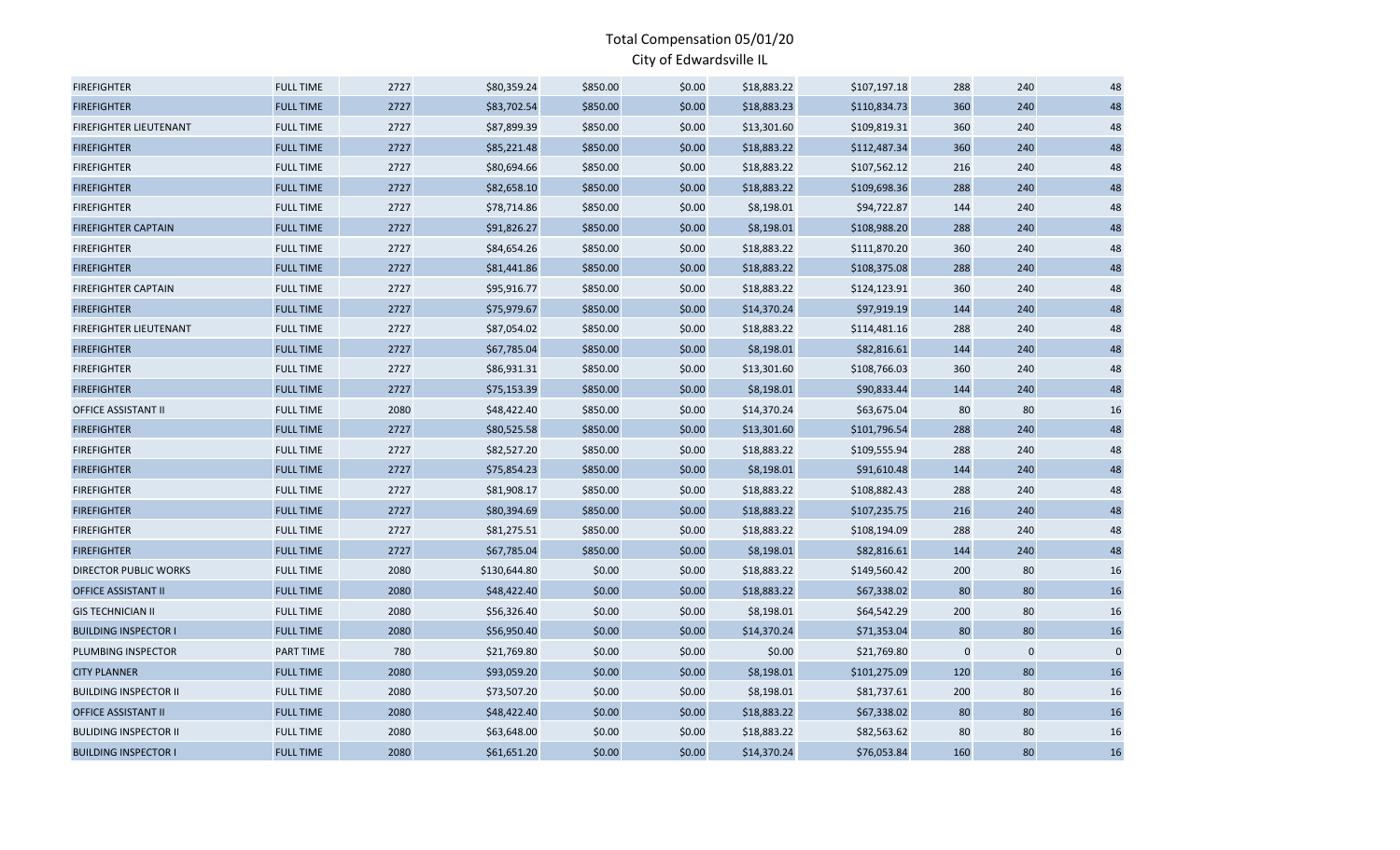| SUPERINTENDENT OF WATER/SEWER OPER/ FULL TIME  |                  | 2080 | \$83,449.60  | \$0.00   | \$0.00 | \$8,198.01  | \$91,680.01  | 200          | 80          | 16          |
|------------------------------------------------|------------------|------|--------------|----------|--------|-------------|--------------|--------------|-------------|-------------|
| <b>PLANNER</b>                                 | <b>FULL TIME</b> | 2080 | \$48,380.80  | \$0.00   | \$0.00 | \$8,198.01  | \$56,596.69  | 80           | 80          | 16          |
| <b>ASSISTANT CITY PLANNER</b>                  | <b>FULL TIME</b> | 2080 | \$65,457.60  | \$0.00   | \$0.00 | \$14,370.24 | \$79,860.24  | 200          | 80          | 16          |
| <b>INSPECTOR ASSISTANT</b>                     | <b>FULL TIME</b> | 2080 | \$49,254.40  | \$0.00   | \$0.00 | \$0.00      | \$49,286.80  | 160          | 80          | 16          |
| PROJECT ENGINEER                               | <b>FULL TIME</b> | 2080 | \$69,846.40  | \$0.00   | \$0.00 | \$8,198.01  | \$78,076.81  | 120          | 80          | 16          |
| <b>ASSISTANT CITY ENGINEER</b>                 | <b>FULL TIME</b> | 2080 | \$86,382.40  | \$0.00   | \$0.00 | \$18,883.22 | \$105,298.02 | 120          | 80          | 16          |
| <b>OFFICE ASSISTANT I</b>                      | <b>PART TIME</b> | 1456 | \$20,558.72  | \$0.00   | \$0.00 | \$0.00      | \$20,558.72  | $\mathbf 0$  | $\mathbf 0$ | $\mathbf 0$ |
| <b>ENGINEERING TECH</b>                        | <b>PART TIME</b> | 1300 | \$19,500.00  | \$0.00   | \$0.00 | \$0.00      | \$19,500.00  | $\mathbf 0$  | $\mathbf 0$ | $\mathbf 0$ |
| <b>OFFICE ASSISTANT II</b>                     | <b>FULL TIME</b> | 2080 | \$41,600.00  | \$0.00   | \$0.00 | \$18,883.22 | \$60,515.62  | 80           | 80          | 16          |
| SUPERINTENDENT OF STREETS AND FLEETS FULL TIME |                  | 2080 | \$96,886.40  | \$0.00   | \$0.00 | \$13,301.60 | \$110,220.40 | 120          | 80          | $16\,$      |
| RENTAL INSPECTION COORDINATOR                  | <b>FULL TIME</b> | 2080 | \$75,462.40  | \$0.00   | \$0.00 | \$18,883.22 | \$94,378.02  | 200          | 80          | 16          |
| <b>ENGINEERING TECH</b>                        | PART TIME        | 1300 | \$19,500.00  | \$0.00   | \$0.00 | \$0.00      | \$19,500.00  | $\mathbf{0}$ | $\mathbf 0$ | $\mathbf 0$ |
| <b>CITY ENGINEER</b>                           | <b>FULL TIME</b> | 2080 | \$109,636.80 | \$0.00   | \$0.00 | \$8,198.01  | \$117,852.69 | 120          | 80          | 16          |
| <b>PROJECT MANAGER</b>                         | <b>FULL TIME</b> | 2080 | \$63,564.80  | \$0.00   | \$0.00 | \$8,198.01  | \$71,780.69  | 80           | 80          | 16          |
| <b>BUILDING INSPECTOR</b>                      | <b>FULL TIME</b> | 2080 | \$55,120.00  | \$0.00   | \$0.00 | \$8,198.01  | \$63,335.89  | 80           | 80          | 16          |
| <b>GIS TECHNICIAN II</b>                       | <b>FULL TIME</b> | 2080 | \$41,600.00  | \$0.00   | \$0.00 | \$8,198.01  | \$49,815.89  | 80           | 80          | 16          |
| <b>LABORER</b>                                 | <b>FULL TIME</b> | 2080 | \$61,380.80  | \$500.00 | \$0.00 | \$18,883.22 | \$81,296.42  | 200          | 120         | 16          |
| <b>VEHICLE MECHANIC</b>                        | <b>FULL TIME</b> | 2080 | \$62,212.80  | \$500.00 | \$0.00 | \$13,301.60 | \$76,746.80  | 80           | 80          | 16          |
| <b>LABORER</b>                                 | <b>FULL TIME</b> | 2080 | \$60,132.80  | \$500.00 | \$0.00 | \$18,883.22 | \$80,048.42  | 120          | 120         | 16          |
| <b>LABORER</b>                                 | <b>FULL TIME</b> | 2080 | \$59,300.80  | \$500.00 | \$0.00 | \$8,198.01  | \$68,731.21  | 80           | 120         | 16          |
| <b>LABORER</b>                                 | <b>FULL TIME</b> | 2080 | \$61,380.80  | \$500.00 | \$0.00 | \$18,883.22 | \$81,496.42  | 160          | 120         | 16          |
| <b>LABORER</b>                                 | <b>FULL TIME</b> | 2080 | \$60,860.80  | \$500.00 | \$0.00 | \$8,198.01  | \$70,076.69  | 160          | 120         | $16\,$      |
| <b>LABORER</b>                                 | <b>FULL TIME</b> | 2080 | \$62,004.80  | \$500.00 | \$0.00 | \$18,883.22 | \$81,920.42  | 200          | 120         | 16          |
| <b>LABORER</b>                                 | <b>FULL TIME</b> | 2080 | \$60,860.80  | \$500.00 | \$0.00 | \$18,883.22 | \$80,976.42  | 160          | 120         | 16          |
| <b>LABORER</b>                                 | <b>FULL TIME</b> | 2080 | \$59,300.80  | \$500.00 | \$0.00 | \$18,883.22 | \$79,416.42  | 80           | 80          | 16          |
| <b>LABORER FOREMAN</b>                         | <b>FULL TIME</b> | 2080 | \$66,206.40  | \$500.00 | \$0.00 | \$13,301.60 | \$80,540.40  | 200          | 120         | 16          |
| <b>VEHICLE MECHANIC</b>                        | <b>FULL TIME</b> | 2080 | \$62,212.80  | \$500.00 | \$0.00 | \$18,883.22 | \$82,328.42  | 160          | 80          | 16          |
| <b>LABORER ASSISTANT FOREMAN</b>               | <b>FULL TIME</b> | 2080 | \$63,190.40  | \$500.00 | \$0.00 | \$13,301.60 | \$77,524.40  | 200          | 120         | 16          |
| <b>LABORER ASSISTANT FOREMAN</b>               | <b>FULL TIME</b> | 2080 | \$63,086.40  | \$500.00 | \$0.00 | \$14,370.24 | \$78,689.04  | 160          | 120         | 16          |
| <b>LABORER</b>                                 | <b>FULL TIME</b> | 2080 | \$61,380.80  | \$500.00 | \$0.00 | \$14,370.24 | \$76,783.44  | 200          | 120         | 16          |
| <b>LABORER</b>                                 | <b>FULL TIME</b> | 2080 | \$59,508.80  | \$500.00 | \$0.00 | \$8,198.01  | \$68,924.69  | 80           | 80          | 16          |
| <b>LABORER</b>                                 | <b>FULL TIME</b> | 2080 | \$60,132.80  | \$500.00 | \$0.00 | \$18,883.22 | \$80,048.42  | 120          | 80          | $16\,$      |
| <b>LABORER</b>                                 | <b>FULL TIME</b> | 2080 | \$59,300.80  | \$500.00 | \$0.00 | \$14,370.24 | \$74,888.92  | 80           | 80          | 16          |
| <b>LABORER</b>                                 | <b>FULL TIME</b> | 2080 | \$59,300.80  | \$500.00 | \$0.00 | \$18,883.22 | \$79,416.42  | 80           | 80          | 16          |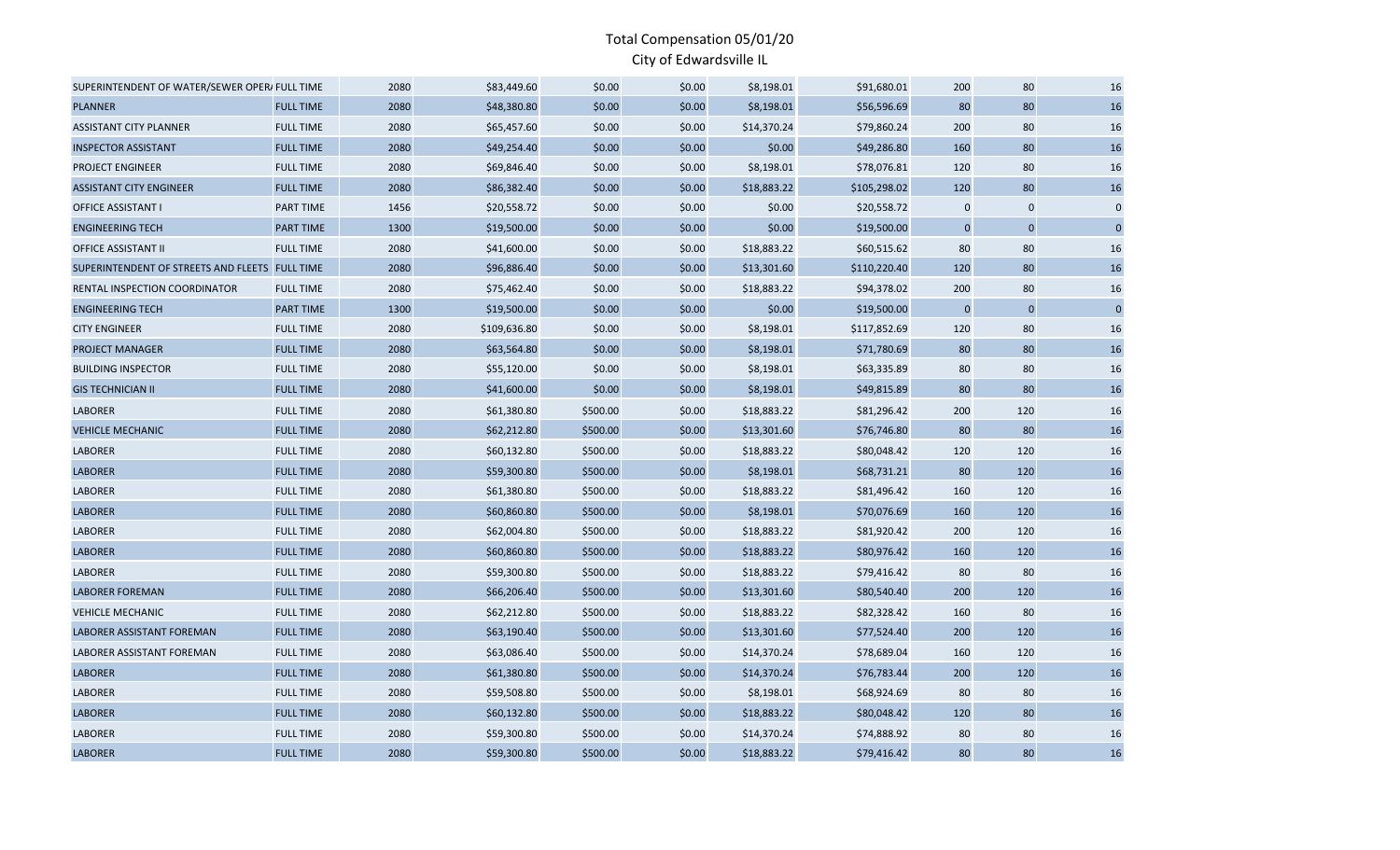| <b>LABORER</b>                           | <b>FULL TIME</b> | 2080         | \$62,316.80 | \$500.00 | \$0.00 | \$18,883.22 | \$82,232.42 | 200          | 120            | 16             |
|------------------------------------------|------------------|--------------|-------------|----------|--------|-------------|-------------|--------------|----------------|----------------|
| <b>LABORER</b>                           | <b>FULL TIME</b> | 2080         | \$62,316.80 | \$500.00 | \$0.00 | \$14,370.24 | \$77,719.44 | 200          | 120            | 16             |
| <b>LABORER FOREMAN</b>                   | <b>FULL TIME</b> | 2080         | \$67,142.40 | \$500.00 | \$0.00 | \$13,301.60 | \$81,476.40 | 200          | 120            | 16             |
| <b>LABORER</b>                           | <b>FULL TIME</b> | 2080         | \$59,508.80 | \$500.00 | \$0.00 | \$18,883.22 | \$79,624.42 | 80           | 80             | 16             |
| <b>LABORER</b>                           | <b>FULL TIME</b> | 2080         | \$59,300.80 | \$500.00 | \$0.00 | \$8,198.01  | \$68,716.69 | 80           | 80             | 16             |
| <b>LABORER</b>                           | <b>FULL TIME</b> | 2080         | \$60,860.80 | \$500.00 | \$0.00 | \$18,883.22 | \$80,976.42 | 160          | 120            | 16             |
| <b>LABORER FOREMAN</b>                   | <b>FULL TIME</b> | 2080         | \$65,270.40 | \$500.00 | \$0.00 | \$18,883.22 | \$85,186.02 | 200          | 120            | 16             |
| <b>LABORER</b>                           | <b>FULL TIME</b> | 2080         | \$60,132.80 | \$500.00 | \$0.00 | \$18,883.22 | \$80,048.42 | 120          | 120            | 16             |
| <b>LABORER</b>                           | <b>FULL TIME</b> | 2080         | \$59,300.80 | \$500.00 | \$0.00 | \$8,198.01  | \$68,716.69 | 80           | 80             | 16             |
| <b>LABORER</b>                           | <b>FULL TIME</b> | 2080         | \$59,300.80 | \$500.00 | \$0.00 | \$8,198.01  | \$68,716.69 | 80           | 80             | 16             |
| <b>ECTV COMMUNICATIONS SUPERVISOR</b>    | <b>FULL TIME</b> | 2080         | \$57,179.20 | \$0.00   | \$0.00 | \$18,883.22 | \$76,094.82 | 200          | 80             | 16             |
| <b>ECTV VIDEO TECHNICIAN</b>             | <b>FULL TIME</b> | 2080         | \$37,897.60 | \$0.00   | \$0.00 | \$8,198.01  | \$46,113.49 | 80           | 80             | 16             |
| ECTV VIDEO TECHNICIAN                    | <b>FULL TIME</b> | 2080         | \$35,131.20 | \$0.00   | \$0.00 | \$13,301.60 | \$48,465.20 | 160          | 80             | 16             |
| <b>ECTV VIDEO TECHNICIAN</b>             | <b>PART TIME</b> | 910          | \$9,100.00  | \$0.00   | \$0.00 | \$0.00      | \$9,100.00  | $\mathbf 0$  | $\mathbf 0$    | $\overline{0}$ |
| DIRECTOR PARKS/RECREATION                | <b>FULL TIME</b> | 2080         | \$76,502.40 | \$0.00   | \$0.00 | \$18,883.22 | \$95,418.02 | 120          | 80             | 16             |
| OFFICE ASSISTANT 1-RECORDS               | <b>FULL TIME</b> | 2080         | \$35,006.40 | \$0.00   | \$0.00 | \$8,198.01  | \$43,222.29 | 80           | 80             | 16             |
| <b>LABORER II</b>                        | <b>FULL TIME</b> | 2080         | \$47,382.40 | \$800.00 | \$0.00 | \$8,198.01  | \$56,398.29 | 80           | 80             | 16             |
| <b>TEMP LABORER</b>                      | <b>FULL TIME</b> | 500          | \$5,000.00  | \$0.00   | \$0.00 | \$0.00      | \$5,000.00  | $\mathbf{0}$ | $\mathbf 0$    | $\mathbf 0$    |
| <b>LABORER II</b>                        | <b>FULL TIME</b> | 2080         | \$47,382.40 | \$800.00 | \$0.00 | \$8,198.01  | \$57,148.29 | 80           | 80             | 16             |
| <b>LABORER II</b>                        | <b>FULL TIME</b> | 2080         | \$48,214.40 | \$800.00 | \$0.00 | \$8,198.01  | \$57,730.29 | 120          | 120            | 16             |
| <b>LABORER II FOREMAN</b>                | <b>FULL TIME</b> | 2080         | \$51,334.40 | \$800.00 | \$0.00 | \$18,883.22 | \$71,400.02 | 120          | 120            | 16             |
| <b>LABORER II</b>                        | <b>FULL TIME</b> | 2080         | \$47,382.40 | \$800.00 | \$0.00 | \$8,198.01  | \$56,398.29 | 80           | 80             | 16             |
| <b>TEMP LABORER</b>                      | <b>FULL TIME</b> | 500          | \$5,000.00  | \$0.00   | \$0.00 | \$0.00      | \$5,000.00  | $\mathbf 0$  | $\pmb{0}$      | $\Omega$       |
| <b>PARKS &amp; SPORTS SUPERINTENDENT</b> | <b>FULL TIME</b> | 2080         | \$51,001.60 | \$0.00   | \$0.00 | \$14,370.24 | \$65,404.24 | 80           | 80             | 16             |
| <b>LABORER II</b>                        | <b>FULL TIME</b> | 2080         | \$47,382.40 | \$800.00 | \$0.00 | \$8,198.01  | \$56,398.29 | 80           | 80             | 16             |
| SPECIAL EVENTS COORDINATOR               | <b>FULL TIME</b> | 2080         | \$42,432.00 | \$0.00   | \$0.00 | \$18,883.22 | \$61,347.62 | 80           | 80             | 16             |
| <b>RECREATION</b>                        | <b>PART TIME</b> | As scheduled | \$2,000.00  | \$0.00   | \$0.00 | \$0.00      | \$2,000.00  | $\mathbf 0$  | $\Omega$       | $\mathbf{0}$   |
| <b>RECREATION</b>                        | <b>PART TIME</b> | As scheduled | \$2,000.00  | \$0.00   | \$0.00 | \$0.00      | \$2,000.00  | $\mathbf 0$  | $\overline{0}$ | $\Omega$       |
| <b>RECREATION</b>                        | <b>PART TIME</b> | As scheduled | \$2,000.00  | \$0.00   | \$0.00 | \$0.00      | \$2,000.00  | $\mathbf 0$  | $\mathbf 0$    |                |
| <b>RECREATION</b>                        | <b>PART TIME</b> | As scheduled | \$2,000.00  | \$0.00   | \$0.00 | \$0.00      | \$2,000.00  | $\mathbf 0$  | $\mathbf 0$    |                |
| <b>RECREATION</b>                        | <b>PART TIME</b> | As scheduled | \$2,000.00  | \$0.00   | \$0.00 | \$0.00      | \$2,000.00  | $\mathbf 0$  | $\mathbf 0$    |                |
| <b>RECREATION</b>                        | <b>PART TIME</b> | As scheduled | \$2,000.00  | \$0.00   | \$0.00 | \$0.00      | \$2,000.00  | $\mathbf 0$  | $\mathbf 0$    | $\Omega$       |
| <b>RECREATION</b>                        | <b>PART TIME</b> | As scheduled | \$2,000.00  | \$0.00   | \$0.00 | \$0.00      | \$2,000.00  | 0            | $\mathbf 0$    | $\Omega$       |
| <b>RECREATION</b>                        | <b>PART TIME</b> | As scheduled | \$2,000.00  | \$0.00   | \$0.00 | \$0.00      | \$2,000.00  | $\Omega$     | $\Omega$       | $\overline{0}$ |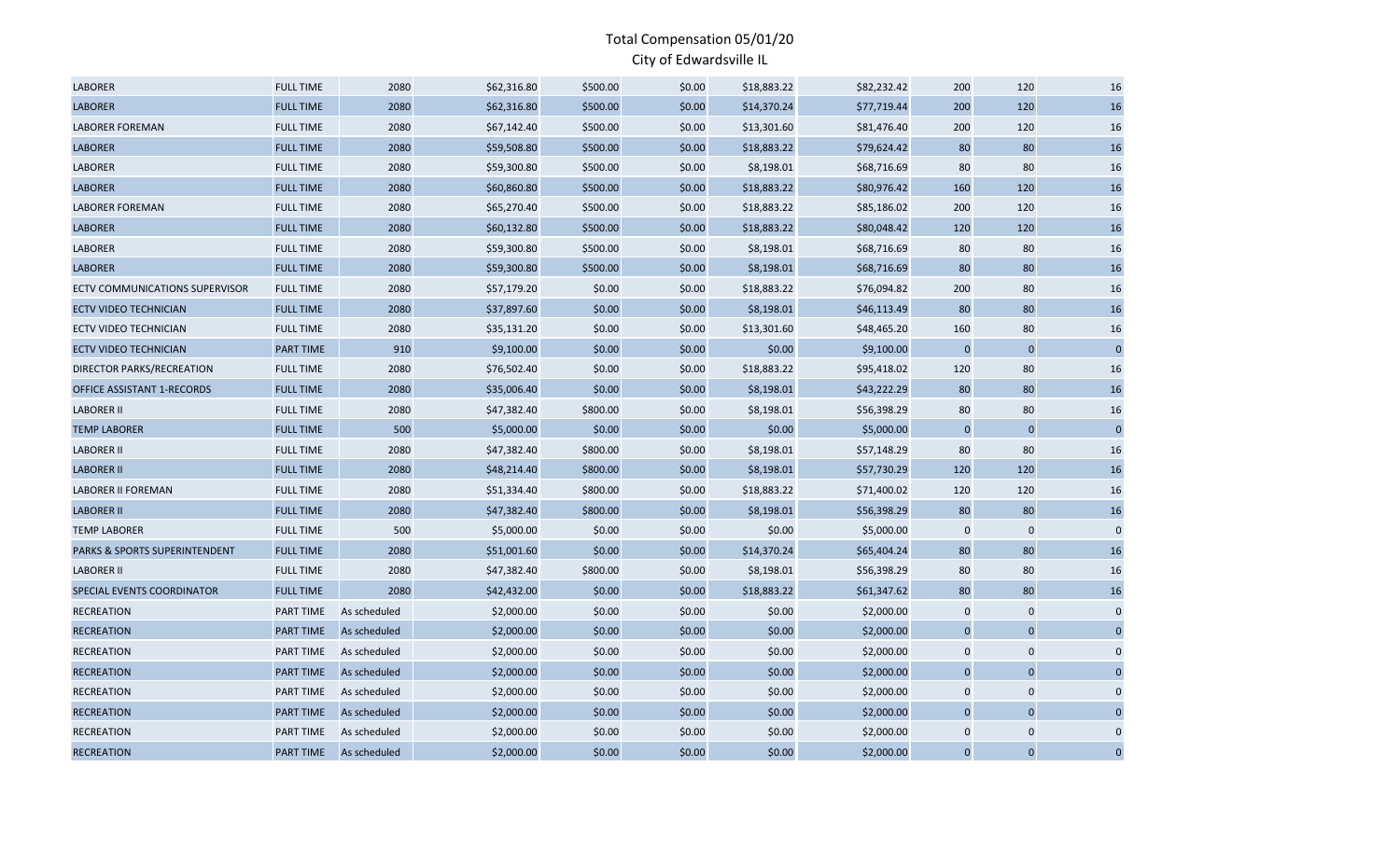| <b>RECREATION</b> | PART TIME        | As scheduled | \$2,000.00 | \$0.00 | \$0.00 | \$0.00 | \$2,000.00 | $\mathbf 0$    | $\mathbf 0$    |             |
|-------------------|------------------|--------------|------------|--------|--------|--------|------------|----------------|----------------|-------------|
| <b>RECREATION</b> | <b>PART TIME</b> | As scheduled | \$2,000.00 | \$0.00 | \$0.00 | \$0.00 | \$2,000.00 | $\overline{0}$ | $\Omega$       |             |
| <b>RECREATION</b> | PART TIME        | As scheduled | \$2,000.00 | \$0.00 | \$0.00 | \$0.00 | \$2,000.00 | $\mathbf 0$    | $\Omega$       | $\Omega$    |
| <b>RECREATION</b> | <b>PART TIME</b> | As scheduled | \$2,000.00 | \$0.00 | \$0.00 | \$0.00 | \$2,000.00 | $\overline{0}$ | $\overline{0}$ |             |
| <b>RECREATION</b> | PART TIME        | As scheduled | \$2,000.00 | \$0.00 | \$0.00 | \$0.00 | \$2,000.00 | $\mathbf 0$    | $\mathbf 0$    |             |
| <b>RECREATION</b> | <b>PART TIME</b> | As scheduled | \$2,000.00 | \$0.00 | \$0.00 | \$0.00 | \$2,000.00 | $\overline{0}$ | $\mathbf 0$    |             |
| <b>RECREATION</b> | PART TIME        | As scheduled | \$2,000.00 | \$0.00 | \$0.00 | \$0.00 | \$2,000.00 | $\mathbf 0$    | $\mathbf 0$    |             |
| <b>RECREATION</b> | PART TIME        | As scheduled | \$2,000.00 | \$0.00 | \$0.00 | \$0.00 | \$2,000.00 | $\mathbf 0$    | $\mathbf 0$    |             |
| <b>RECREATION</b> | PART TIME        | As scheduled | \$2,000.00 | \$0.00 | \$0.00 | \$0.00 | \$2,000.00 | $\mathbf 0$    | $\mathbf 0$    | $\Omega$    |
| <b>RECREATION</b> | PART TIME        | As scheduled | \$2,000.00 | \$0.00 | \$0.00 | \$0.00 | \$2,000.00 | $\overline{0}$ | $\overline{0}$ |             |
| <b>RECREATION</b> | <b>PART TIME</b> | As scheduled | \$2,000.00 | \$0.00 | \$0.00 | \$0.00 | \$2,000.00 | $\mathbf 0$    | $\mathbf 0$    |             |
| <b>RECREATION</b> | <b>PART TIME</b> | As scheduled | \$2,000.00 | \$0.00 | \$0.00 | \$0.00 | \$2,000.00 | $\mathbf 0$    | $\mathbf 0$    |             |
| <b>RECREATION</b> | <b>PART TIME</b> | As scheduled | \$2,000.00 | \$0.00 | \$0.00 | \$0.00 | \$2,000.00 | $\mathbf 0$    | 0              | $\Omega$    |
| <b>RECREATION</b> | <b>PART TIME</b> | As scheduled | \$2,000.00 | \$0.00 | \$0.00 | \$0.00 | \$2,000.00 | $\overline{0}$ | $\overline{0}$ |             |
| <b>RECREATION</b> | PART TIME        | As scheduled | \$2,000.00 | \$0.00 | \$0.00 | \$0.00 | \$2,000.00 | $\mathbf 0$    | $\mathbf 0$    |             |
| <b>RECREATION</b> | <b>PART TIME</b> | As scheduled | \$2,000.00 | \$0.00 | \$0.00 | \$0.00 | \$2,000.00 | $\overline{0}$ | $\mathbf 0$    |             |
| <b>RECREATION</b> | <b>PART TIME</b> | As scheduled | \$2,000.00 | \$0.00 | \$0.00 | \$0.00 | \$2,000.00 | $\mathbf 0$    | $\mathbf 0$    |             |
| <b>RECREATION</b> | <b>PART TIME</b> | As scheduled | \$2,000.00 | \$0.00 | \$0.00 | \$0.00 | \$2,000.00 | $\mathbf 0$    | $\overline{0}$ | $\Omega$    |
| <b>RECREATION</b> | PART TIME        | As scheduled | \$2,000.00 | \$0.00 | \$0.00 | \$0.00 | \$2,000.00 | $\mathbf 0$    | $\mathbf 0$    |             |
| <b>RECREATION</b> | PART TIME        | As scheduled | \$2,000.00 | \$0.00 | \$0.00 | \$0.00 | \$2,000.00 | $\overline{0}$ | $\overline{0}$ |             |
| <b>RECREATION</b> | PART TIME        | As scheduled | \$2,000.00 | \$0.00 | \$0.00 | \$0.00 | \$2,000.00 | $\mathbf 0$    | $\mathbf 0$    |             |
| <b>RECREATION</b> | PART TIME        | As scheduled | \$2,000.00 | \$0.00 | \$0.00 | \$0.00 | \$2,000.00 | $\mathbf 0$    | $\mathbf 0$    |             |
| <b>RECREATION</b> | <b>PART TIME</b> | As scheduled | \$2,000.00 | \$0.00 | \$0.00 | \$0.00 | \$2,000.00 | $\mathbf 0$    | $\mathbf 0$    | $\Omega$    |
| <b>RECREATION</b> | PART TIME        | As scheduled | \$2,000.00 | \$0.00 | \$0.00 | \$0.00 | \$2,000.00 | $\mathbf 0$    | $\mathbf 0$    |             |
| <b>RECREATION</b> | PART TIME        | As scheduled | \$2,000.00 | \$0.00 | \$0.00 | \$0.00 | \$2,000.00 | $\mathbf 0$    | $\mathbf 0$    |             |
| <b>RECREATION</b> | <b>PART TIME</b> | As scheduled | \$2,000.00 | \$0.00 | \$0.00 | \$0.00 | \$2,000.00 | $\overline{0}$ | $\mathbf 0$    |             |
| <b>RECREATION</b> | PART TIME        | As scheduled | \$2,000.00 | \$0.00 | \$0.00 | \$0.00 | \$2,000.00 | $\mathbf 0$    | $\mathbf 0$    |             |
| <b>RECREATION</b> | <b>PART TIME</b> | As scheduled | \$2,000.00 | \$0.00 | \$0.00 | \$0.00 | \$2,000.00 | $\overline{0}$ | $\overline{0}$ | $\Omega$    |
| <b>RECREATION</b> | PART TIME        | As scheduled | \$2,000.00 | \$0.00 | \$0.00 | \$0.00 | \$2,000.00 | $\mathbf 0$    | $\mathbf 0$    |             |
| <b>RECREATION</b> | <b>PART TIME</b> | As scheduled | \$2,000.00 | \$0.00 | \$0.00 | \$0.00 | \$2,000.00 | $\mathbf 0$    | $\overline{0}$ |             |
| <b>RECREATION</b> | <b>PART TIME</b> | As scheduled | \$2,000.00 | \$0.00 | \$0.00 | \$0.00 | \$2,000.00 | $\mathbf 0$    | $\mathbf 0$    |             |
| <b>RECREATION</b> | PART TIME        | As scheduled | \$2,000.00 | \$0.00 | \$0.00 | \$0.00 | \$2,000.00 | $\mathbf 0$    | $\Omega$       |             |
| <b>RECREATION</b> | PART TIME        | As scheduled | \$2,000.00 | \$0.00 | \$0.00 | \$0.00 | \$2,000.00 | $\mathbf 0$    | $\mathbf 0$    | $\Omega$    |
| <b>RECREATION</b> | <b>PART TIME</b> | As scheduled | \$2,000.00 | \$0.00 | \$0.00 | \$0.00 | \$2,000.00 | $\overline{0}$ | $\Omega$       | $\mathbf 0$ |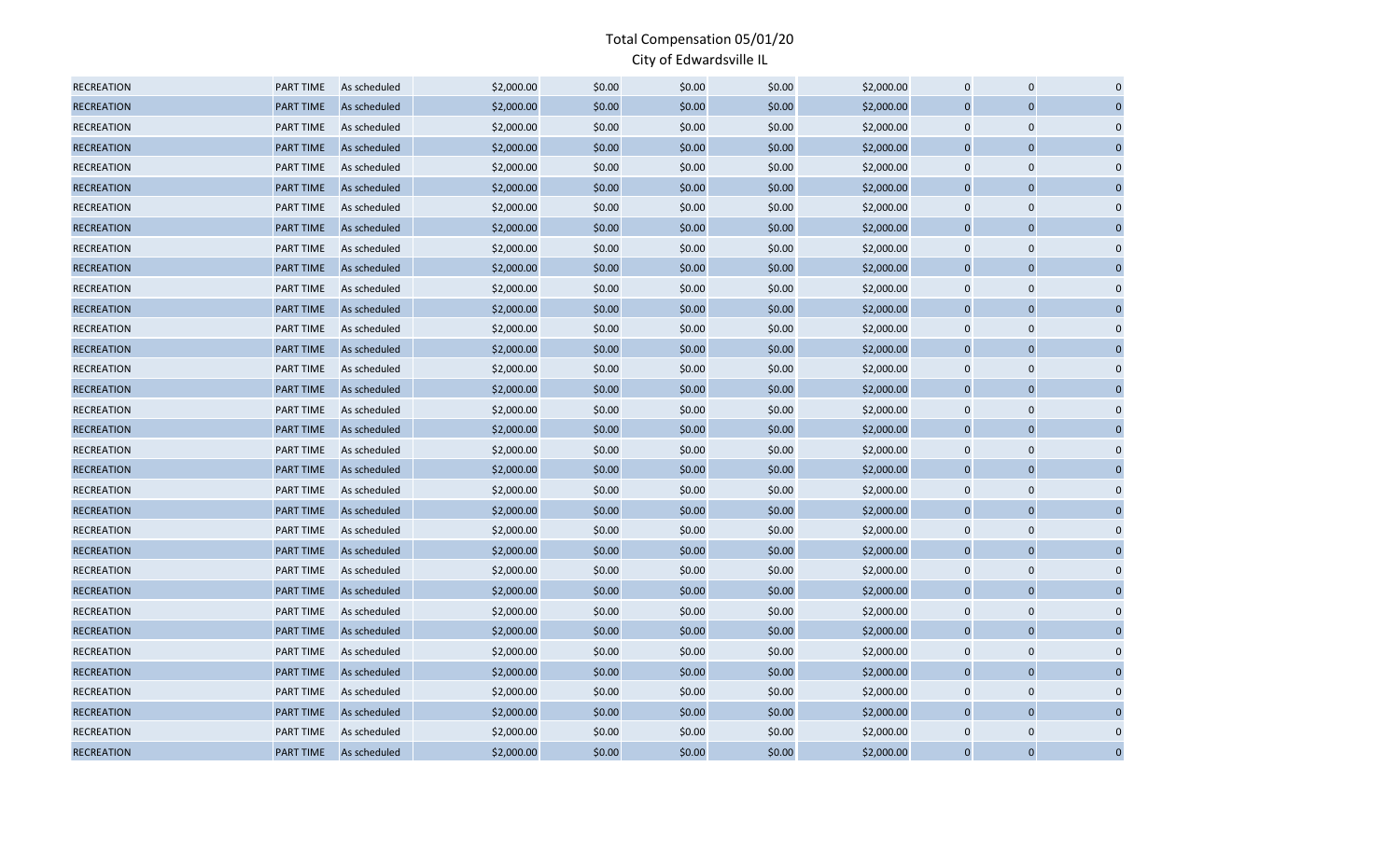| <b>RECREATION</b>                | PART TIME        | As scheduled | \$2,000.00  | \$0.00 | \$0.00 | \$0.00      | \$2,000.00  | $\mathbf 0$    | $\Omega$       |             |
|----------------------------------|------------------|--------------|-------------|--------|--------|-------------|-------------|----------------|----------------|-------------|
| <b>RECREATION</b>                | <b>PART TIME</b> | As scheduled | \$2,000.00  | \$0.00 | \$0.00 | \$0.00      | \$2,000.00  | $\overline{0}$ | $\Omega$       |             |
| <b>RECREATION</b>                | PART TIME        | As scheduled | \$2,000.00  | \$0.00 | \$0.00 | \$0.00      | \$2,000.00  | $\mathbf 0$    | $\Omega$       | $\Omega$    |
| <b>RECREATION</b>                | PART TIME        | As scheduled | \$2,000.00  | \$0.00 | \$0.00 | \$0.00      | \$2,000.00  | $\overline{0}$ | $\overline{0}$ |             |
| <b>RECREATION</b>                | PART TIME        | As scheduled | \$2,000.00  | \$0.00 | \$0.00 | \$0.00      | \$2,000.00  | $\mathbf 0$    | $\mathbf 0$    | $\Omega$    |
| <b>RECREATION</b>                | <b>PART TIME</b> | As scheduled | \$2,000.00  | \$0.00 | \$0.00 | \$0.00      | \$2,000.00  | $\overline{0}$ | $\overline{0}$ |             |
| <b>RECREATION</b>                | <b>PART TIME</b> | As scheduled | \$2,000.00  | \$0.00 | \$0.00 | \$0.00      | \$2,000.00  | $\mathbf 0$    | $\mathbf 0$    |             |
| <b>RECREATION</b>                | PART TIME        | As scheduled | \$2,000.00  | \$0.00 | \$0.00 | \$0.00      | \$2,000.00  | $\overline{0}$ | $\mathbf 0$    |             |
| <b>RECREATION</b>                | PART TIME        | As scheduled | \$2,000.00  | \$0.00 | \$0.00 | \$0.00      | \$2,000.00  | $\mathbf 0$    | $\mathbf 0$    | $\Omega$    |
| <b>RECREATION</b>                | PART TIME        | As scheduled | \$2,000.00  | \$0.00 | \$0.00 | \$0.00      | \$2,000.00  | $\overline{0}$ | $\overline{0}$ |             |
| <b>RECREATION</b>                | PART TIME        | As scheduled | \$2,000.00  | \$0.00 | \$0.00 | \$0.00      | \$2,000.00  | $\mathbf 0$    | $\mathbf 0$    |             |
| <b>RECREATION</b>                | PART TIME        | As scheduled | \$2,000.00  | \$0.00 | \$0.00 | \$0.00      | \$2,000.00  | $\mathbf 0$    | $\mathbf 0$    |             |
| <b>RECREATION</b>                | PART TIME        | As scheduled | \$2,000.00  | \$0.00 | \$0.00 | \$0.00      | \$2,000.00  | $\mathbf 0$    | $\mathbf 0$    | $\Omega$    |
| <b>RECREATION</b>                | <b>PART TIME</b> | As scheduled | \$2,000.00  | \$0.00 | \$0.00 | \$0.00      | \$2,000.00  | $\overline{0}$ | $\overline{0}$ |             |
| <b>RECREATION</b>                | PART TIME        | As scheduled | \$2,000.00  | \$0.00 | \$0.00 | \$0.00      | \$2,000.00  | $\mathbf 0$    | $\mathbf 0$    |             |
| <b>RECREATION</b>                | <b>PART TIME</b> | As scheduled | \$2,000.00  | \$0.00 | \$0.00 | \$0.00      | \$2,000.00  | $\overline{0}$ | $\mathbf 0$    |             |
| THEATRE TALENT/BOOKING MANAGER   | <b>FULL TIME</b> | 2080         | \$72,571.20 | \$0.00 | \$0.00 | \$8,198.01  | \$80,801.61 | 120            | 80             | 16          |
| <b>CONCESSIONAIRE</b>            | <b>PART TIME</b> | As scheduled | \$2,500.00  | \$0.00 | \$0.00 | \$0.00      | \$2,500.00  | $\mathbf{0}$   | $\overline{0}$ | $\Omega$    |
| PRODUCTION STAFF LEAD            | <b>FULL TIME</b> | 2080         | \$37,897.60 | \$0.00 | \$0.00 | \$8,198.01  | \$46,128.01 | 80             | 80             | 16          |
| ALCOHOL CONCESSIONAIRE           | PART TIME        | As scheduled | \$2,500.00  | \$0.00 | \$0.00 | \$0.00      | \$2,500.00  | $\overline{0}$ | $\overline{0}$ | $\Omega$    |
| <b>CONCESSIONAIRE</b>            | PART TIME        | As scheduled | \$2,500.00  | \$0.00 | \$0.00 | \$0.00      | \$2,500.00  | $\mathbf 0$    | $\mathbf 0$    |             |
| CONCESSIONAIRE                   | PART TIME        | As scheduled | \$2,500.00  | \$0.00 | \$0.00 | \$0.00      | \$2,500.00  | $\overline{0}$ | $\mathbf 0$    |             |
| <b>LEAD USHER</b>                | PART TIME        | As scheduled | \$2,500.00  | \$0.00 | \$0.00 | \$0.00      | \$2,500.00  | $\mathbf 0$    | $\mathbf 0$    | $\Omega$    |
| PRODUCTION STAFF MEMBER          | PART TIME        | 1040         | \$10,400.00 | \$0.00 | \$0.00 | \$0.00      | \$10,400.00 | $\Omega$       | $\Omega$       |             |
| <b>LEAD USHER</b>                | PART TIME        | As scheduled | \$2,500.00  | \$0.00 | \$0.00 | \$0.00      | \$2,500.00  | $\mathbf 0$    | $\mathbf 0$    |             |
| ALCOHOL CONCESSIONAIRE           | PART TIME        | As scheduled | \$2,500.00  | \$0.00 | \$0.00 | \$0.00      | \$2,500.00  | $\overline{0}$ | $\mathbf 0$    |             |
| CONCESSIONAIRE                   | PART TIME        | As scheduled | \$2,500.00  | \$0.00 | \$0.00 | \$0.00      | \$2,500.00  | $\mathbf 0$    | $\mathbf 0$    |             |
| ALCOHOL CONCESSIONAIRE           | <b>PART TIME</b> | As scheduled | \$2,500.00  | \$0.00 | \$0.00 | \$0.00      | \$2,500.00  | $\overline{0}$ | $\overline{0}$ | $\Omega$    |
| CONCESSIONAIRE                   | PART TIME        | As scheduled | \$2,500.00  | \$0.00 | \$0.00 | \$0.00      | \$2,500.00  | $\mathbf 0$    | $\mathbf 0$    |             |
| <b>CONCESSIONAIRE</b>            | PART TIME        | As scheduled | \$2,500.00  | \$0.00 | \$0.00 | \$0.00      | \$2,500.00  | $\overline{0}$ | $\overline{0}$ |             |
| <b>FRONT OF HOUSE SUPERVISOR</b> | PART TIME        | 1040         | \$12,261.60 | \$0.00 | \$0.00 | \$0.00      | \$12,261.60 | $\mathbf 0$    | $\mathbf 0$    | $\Omega$    |
| PRODUCTION SUPERVISOR            | <b>FULL TIME</b> | 2080         | \$28,142.40 | \$0.00 | \$0.00 | \$18,883.22 | \$47,058.02 | 80             | 80             | 16          |
| ALCOHOL CONCESSIONAIRE           | PART TIME        | As scheduled | \$2,500.00  | \$0.00 | \$0.00 | \$0.00      | \$2,500.00  | $\mathbf 0$    | $\mathbf 0$    | $\Omega$    |
| CONCESSIONAIRE                   | PART TIME        | As scheduled | \$2,500.00  | \$0.00 | \$0.00 | \$0.00      | \$2,500.00  | $\Omega$       | $\Omega$       | $\mathbf 0$ |